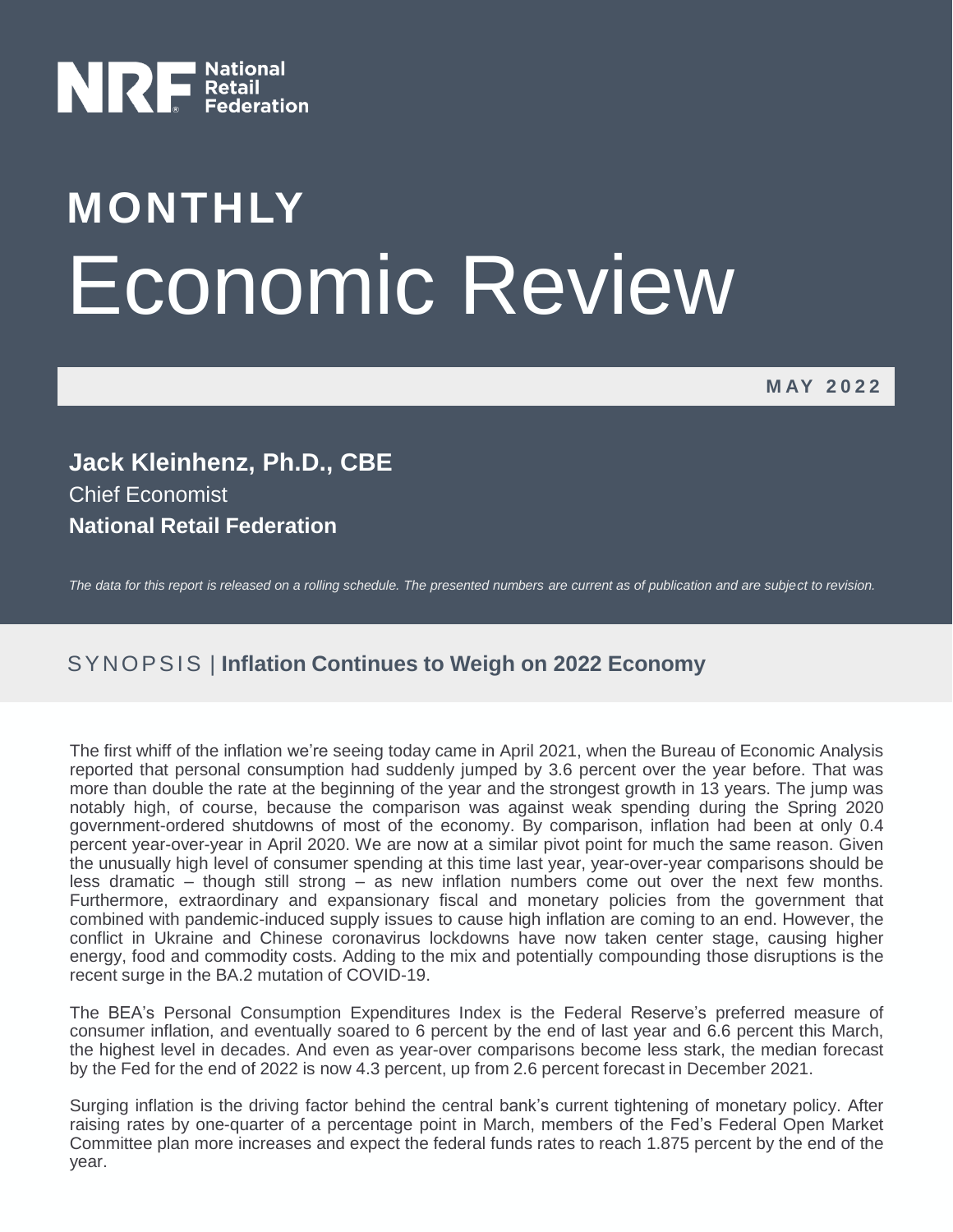This tightening will continue through 2023 and is expected to hit a range of 2.5 to 2.75 percent, the highest mark since March 2008 during the Great Recession. How much and how fast the Fed raises rates will, of course, depend on how the economy performs in the months ahead. While policymakers would like to raise interest rates gradually, more aggressive action may be needed and appears to be the direction that will be taken. The Fed is far behind the price inflation curve, and there is a need to raise interest rates by a greater degree and more often than under customary practices.

The Fed's alarm over inflation has extended to its balance sheet as well. The Fed more than doubled its asset holdings to about \$9 trillion as it made monthly bond purchases to help stabilize markets during the pandemic. The assets are made up mostly of government-backed securities and mortgage-backed securities issued by Fannie Mae and Freddie Mac. Likely beginning this month, the Fed will start reducing its holdings to slowly remove the monetary stimulus it has been providing to the economy. The reduction in holdings will likely impact long-term interest rates through its effect on bond markets. As the Fed reduces holdings, the Treasury Department will need to issue a similar amount of new securities as the old securities mature, depending on other investors to buy them. Typically, when more bonds are supplied to the market, prices fall and yields go higher to attract investors.

The sustainability of the current economic recovery continues to be dependent on the U.S. consumer since 70 percent of the strength of the economy is the result of consumer spending. Because of that, inflation is a risk to economic growth via the household sector. While consumer sentiment remains at pessimistic levels driven by inflation worries, consumers have nonetheless kept up their spending habits. Headlines about inflation and the Russian invasion of Ukraine reinforce negative views on the economy but improved household finances remain steady. Spending for retail purchases was healthy in March and was evidence that consumers have a willingness to spend. Meanwhile, their ability to spend is supported by job growth, wage gains and wealth accumulated during the pandemic, while their financial obligations relative to income are low.

The rise in inflation was caused by neither demand nor supply alone but rather by the two interacting at the same time. Demand for goods and services rebounded more quickly than supply and the labor shortage and rising transportation prices have exacerbated inflationary pressures. The Fed is facing a tough problem. Its playbook for tightening of monetary policy can exert pressure on demand. It doesn't have a direct ability, however, to influence the supply side by producing more gas or oil, planting fields of needed crops or manufacturing microchips. Nonetheless, the Fed's tightening has kicked off a new cycle of adjustment and the outlook for interest rates has consequences for consumers and businesses alike. Higher rates will determine payments on household mortgages and car loans, on corporate debt and on government debt. There is a growing list of uncertainties, and the risks are mounting. But underlying strength and momentum from both the consumer and business sectors are likely to continue to offset a modest slowdown and should leave the economy bustling forward this year.

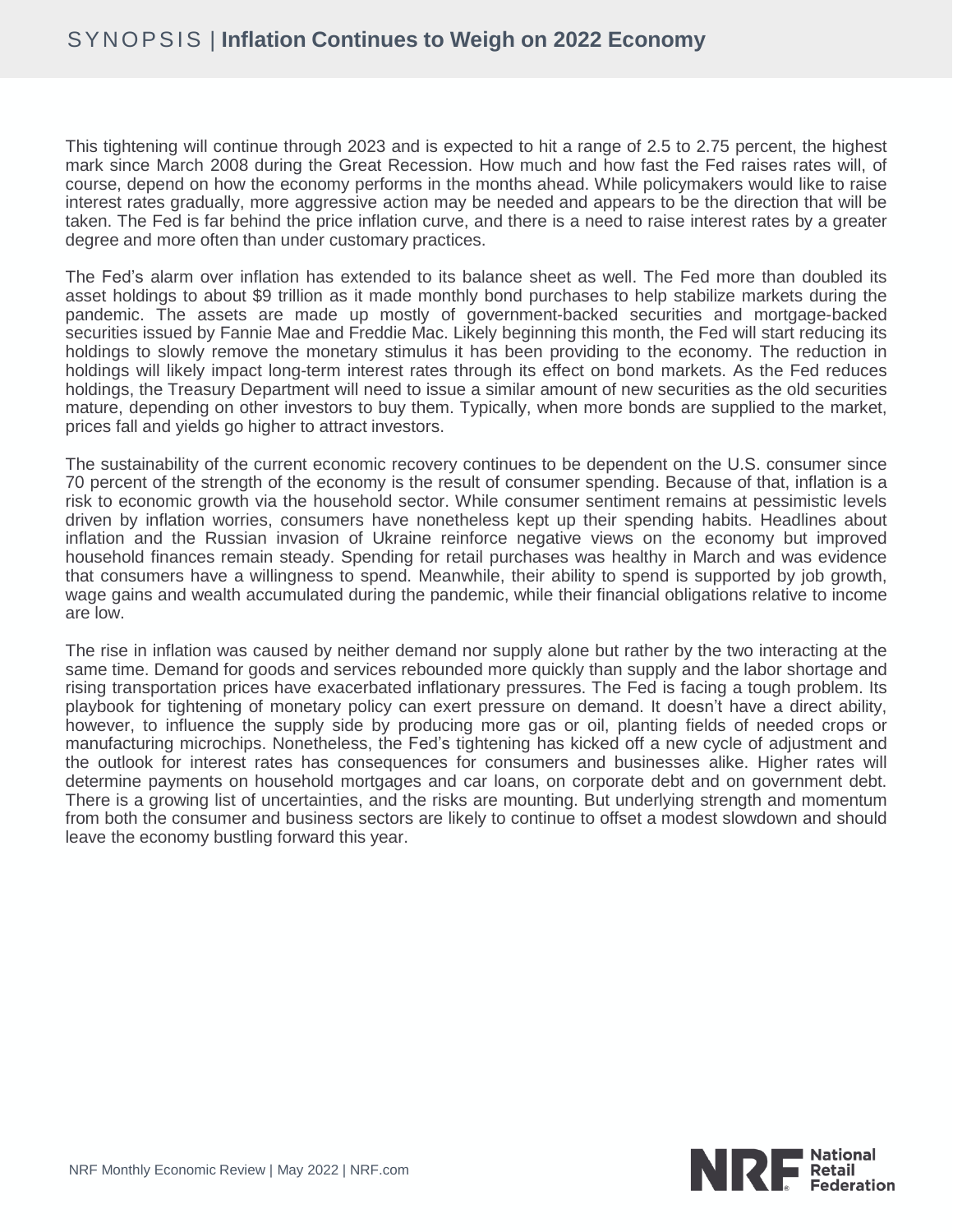# SALES AND SENTIMENT

Consumer sentiment remains relatively week despite an increase in mid-April. Nonetheless, retail sales remain in great shape even as inflation has edged higher.



## FINANCIAL OBLIGATIONS

Household financial obligations relative to income were at record lows prior to the pandemic and remained low at the end of 2021. These include payments for loans, rents, auto insurance and property taxes.



## LABOR MARKET

The labor market is healthy as the pandemic continues to ebb. Employment increased by 431,000 jobs in February, bringing the current three-month average to 562,000.



## SUPPLY CHAIN PRESSURE

The New York Federal Reserve Bank's supply chain gauge points to an easing in global pressures since December. Zero on the scale indicates average pressure while higher numbers show increased pressure.



#### Global Supply Chain Pressure Index